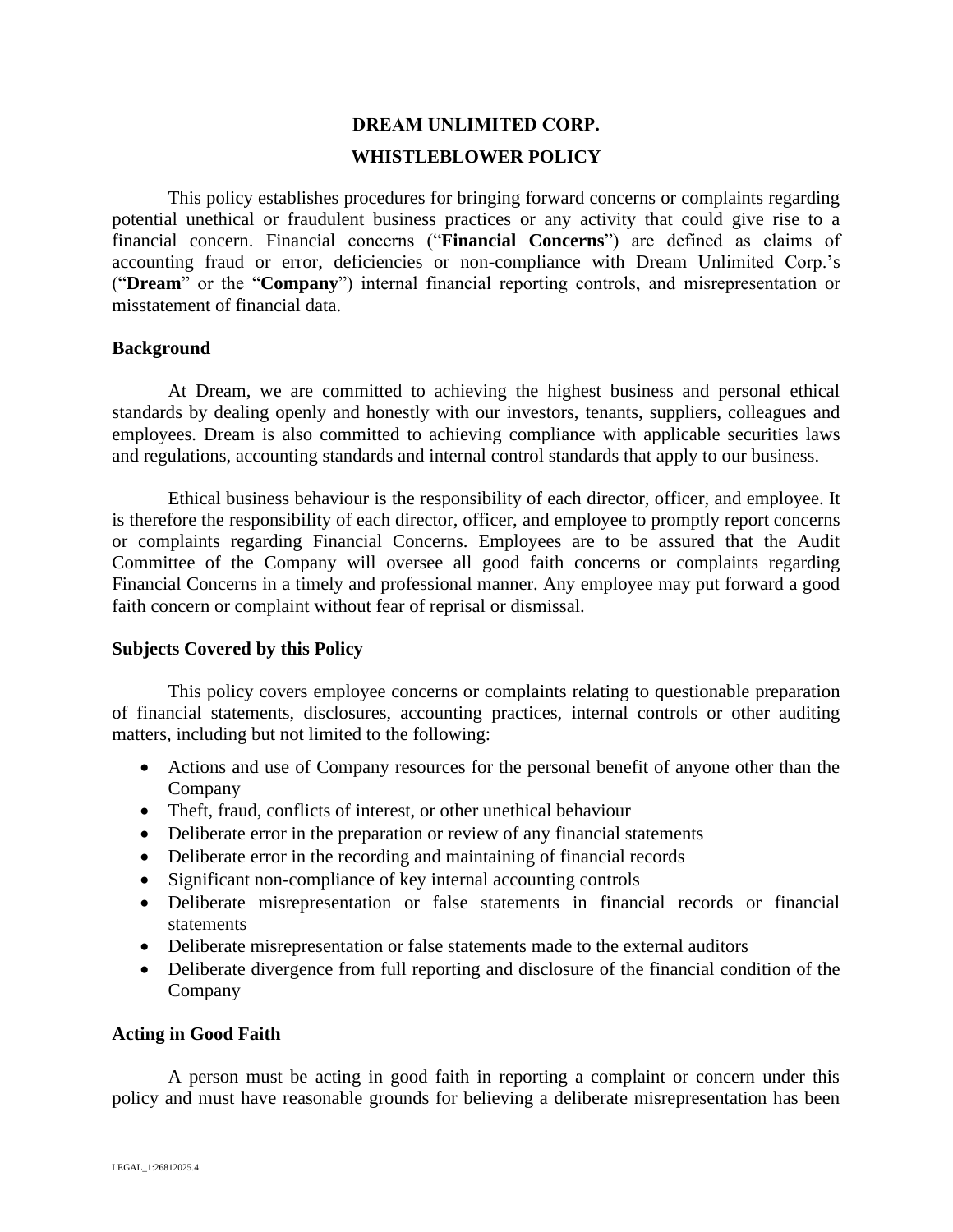made regarding accounting or audit matters or a breach of the Company's Code of Conduct. A malicious allegation known to be false is considered a serious offence and will be subject to disciplinary action including the possible termination of office and employment.

#### **Reporting a Violation or Breach of the Code of Conduct**

Employees should express any questions, concerns, suggestions or complaints they have with someone who can address them properly. Often, an employee's supervisor is in the best position to address a particular concern. Where it is not possible for the employee to address a particular concern in consultation with their supervisor, the employee may submit a report about Financial Concerns to the Board of Directors through NAVEX Global, Inc. (formerly EthicsPoint, Inc.) as described below, or if the concerns relate to other matters, to any of the Head of People & Culture, the Chief Financial Officer, the General Counsel or the Chairperson of the Audit Committee.

Dream has also contracted an independent service provider to manage employee complaints and concerns. This service reports directly to the Audit Committee of the Company and is available seven (7) days a week, 365 days a year, in both official languages. An employee with Financial Concerns or concerns about a real or potential breach of the Code of Conduct may report the matter confidentially, and if preferred anonymously, to:

NAVEX Global, Inc. (formerly EthicsPoint, Inc.)

Phone: 1-866-294-9514 English 1-866-294-9514 French

WEB: www.ethicspoint.com

NAVEX Global, Inc. (formerly EthicsPoint, Inc.) will ask the employee a series of questions to help determine the scope and nature of the complaint or concern.

# **Acknowledgement of a Complaint**

The employee's supervisor or NAVEX Global, Inc. (formerly EthicsPoint, Inc.) will inform the Chairperson of the Company's Audit Committee of all complaints or concerns received. Depending on the type of complaint and the anonymity of the complaint, the Chairperson of the Audit Committee may acknowledge the receipt of the concern or complaint. All concerns and complaints received will be promptly investigated and the appropriate resolution instituted regardless of the complaint being acknowledged.

#### **Investigations of a Complaint**

All reports will be treated as confidential, whether received anonymously or otherwise. The Audit Committee of Dream is responsible for the investigation and resolution of all complaints made under this policy. In determining the need for an investigation, and, if required, process by which the investigation should be undertaken, the Audit Committee will consider, among other factors, the following: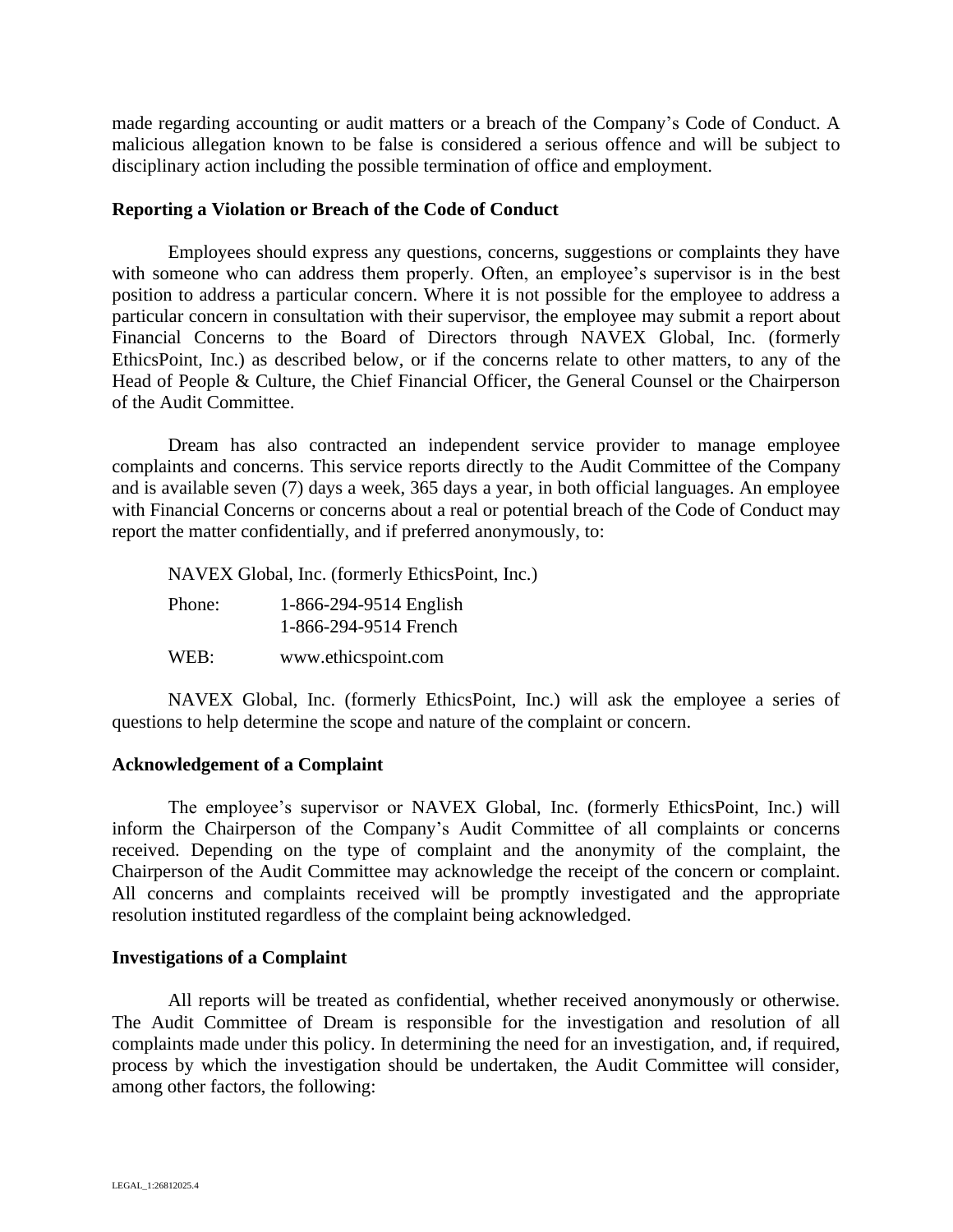- Who is the alleged wrongdoer? If a member of management is alleged to have engaged in wrongdoing, that factor alone may influence the decision in favour of conducting an investigation and may limit the involvement of management in the investigation;
- What is the nature of the alleged wrongdoing? Depending on the nature of the allegation, the core investigation team should include a management representative from people and culture, finance and other departments, as necessary, depending on their area of oversight and expertise (for example, environmental issues and health and safety);
- How serious is the alleged wrongdoing? The more serious the allegation, the more appropriate it would be to undertake an immediate investigation. If the alleged wrongdoing would materially adversely affect the integrity of the financial statements, that factor alone may influence the decision in favour of conducting the investigation; and
- How credible is the allegation of wrongdoing? If the allegation is not credible it may not be appropriate to undertake the investigation. In assessing credibility, all facts surrounding the allegation will be considered.

All directors, officers, employees, consultants, and agents of Dream have an obligation to cooperate and comply with any review or investigation initiated pursuant to this Policy.

If a complaint indicates that illegal activity or a regulatory breach has occurred, a report may be made to the police or other law enforcement or regulatory agency, as appropriate.

At any time during the investigation of a complaint, the Chief Responsible Officer, the Chief Financial Officer or the outside auditors may be informed about the submission of a reported Financial Concern complaint or about the progress of the investigation. Sufficient detail will be provided to allow for appropriate consideration for the ongoing disclosure obligations, including any required officer certifications, without compromising the confidential or anonymous nature of the complaint.

During the investigation of a complaint, the director, officer or employee who is the subject of an investigation may be placed on an administrative leave or an investigatory leave, as appropriate, when it is determined that such a leave would serve the interests of the employee, Dream, or both. Such a leave is not to be interpreted as an accusation or a conclusion of guilt or innocence of any individual, including the person on leave.

The Audit Committee may retain independent legal counsel or other advisers to assist it in its investigation.

# **Confidentiality of a Complaint and Investigation**

Anonymous complaints submitted to the independent service provider will remain anonymous to all parties. The Audit Committee will use their best efforts to protect the confidentiality of the complainant for those complainants who do not specifically request anonymity. Persons authorized by the Audit Committee to conduct an investigation must not be directly involved in the matter related to the complaint.